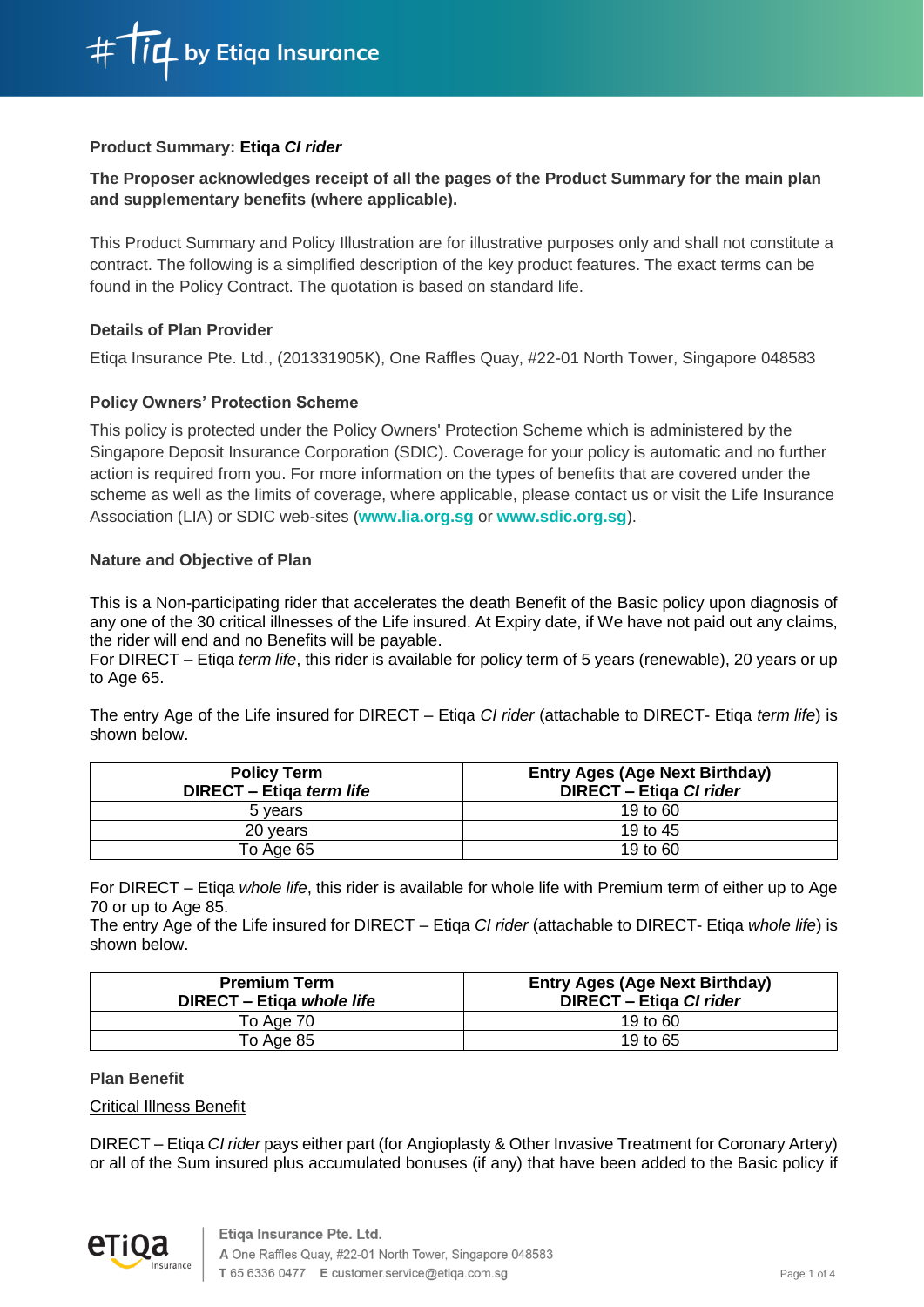the Life insured is diagnosed with a critical illness for the first time during the rider policy term. Our payment on this supplementary rider contract will proportionately reduce the Sum insured of the Basic policy.

We pay this Benefit only for one critical illness, except when the first critical illness is Angioplasty and Other Invasive Treatment for Coronary Artery. Payment under the Angioplasty and Other Invasive Treatment for Coronary Artery is limited to 10% of the Sum Assured under this policy subject to a S\$25,000 maximum sum payable. This Benefit is payable once only and shall be deducted from the amount of this Contract, thereby reducing the amount of the Sum Assured which may be payable herein.

Once the total critical illness Benefit is paid, the Basic policy will automatically terminate.

The 30 Critical Illnesses are listed below:

| <b>No</b>       | List of Critical Illnesses Covered*                          |
|-----------------|--------------------------------------------------------------|
| 1               | <b>Major Cancer</b>                                          |
| $\overline{2}$  | <b>Heart Attack of Specified Severity</b>                    |
| $\overline{3}$  | Stroke with Permanent Neurological Deficit                   |
| 4               | Coronary Artery By-Pass Surgery                              |
| 5               | End Stage Kidney Failure                                     |
| $\overline{6}$  | Irreversible Aplastic Anaemia                                |
| $\overline{7}$  | <b>End Stage Lung Disease</b>                                |
| 8               | <b>End Stage Liver Failure</b>                               |
| 9               | Coma                                                         |
| 10              | Deafness (Irreversible Loss of Hearing)                      |
| 11              | Open Chest Heart Valve Surgery                               |
| 12              | Irreversible Loss of Speech                                  |
| $\overline{13}$ | <b>Major Burns</b>                                           |
| 14              | Major Organ / Bone Marrow Transplantation                    |
| 15              | <b>Multiple Sclerosis</b>                                    |
| 16              | Muscular Dystrophy                                           |
| 17              | Idiopathic Parkinson's Disease                               |
| 18              | Open Chest Surgery to Aorta                                  |
| 19              | Alzheimer's Disease / Severe Dementia                        |
| 20              | <b>Fulminant Hepatitis</b>                                   |
| 21              | <b>Motor Neurone Disease</b>                                 |
| 22              | <b>Primary Pulmonary Hypertension</b>                        |
| 23              | HIV Due to Blood Transfusion and Occupationally Acquired HIV |
| 24              | Benign Brain Tumour                                          |
| 25              | <b>Severe Encephalitis</b>                                   |
| 26              | Severe Bacterial Meningitis                                  |
| 27              | Angioplasty & Other Invasive Treatment for Coronary Artery   |
| 28              | Blindness (Irreversible Loss of Sight)                       |
| 29              | Major Head Trauma                                            |
| $\overline{30}$ | Paralysis (Irreversible Loss of Use of Limbs)                |

The Life Insurance Association Singapore (LIA) has standard Definitions for 37 severe-stage Critical Illnesses (Version 2019). These Critical Illnesses fall under Version 2019. You may refer to www.lia.org.sg for the standard Definitions (Version 2019).

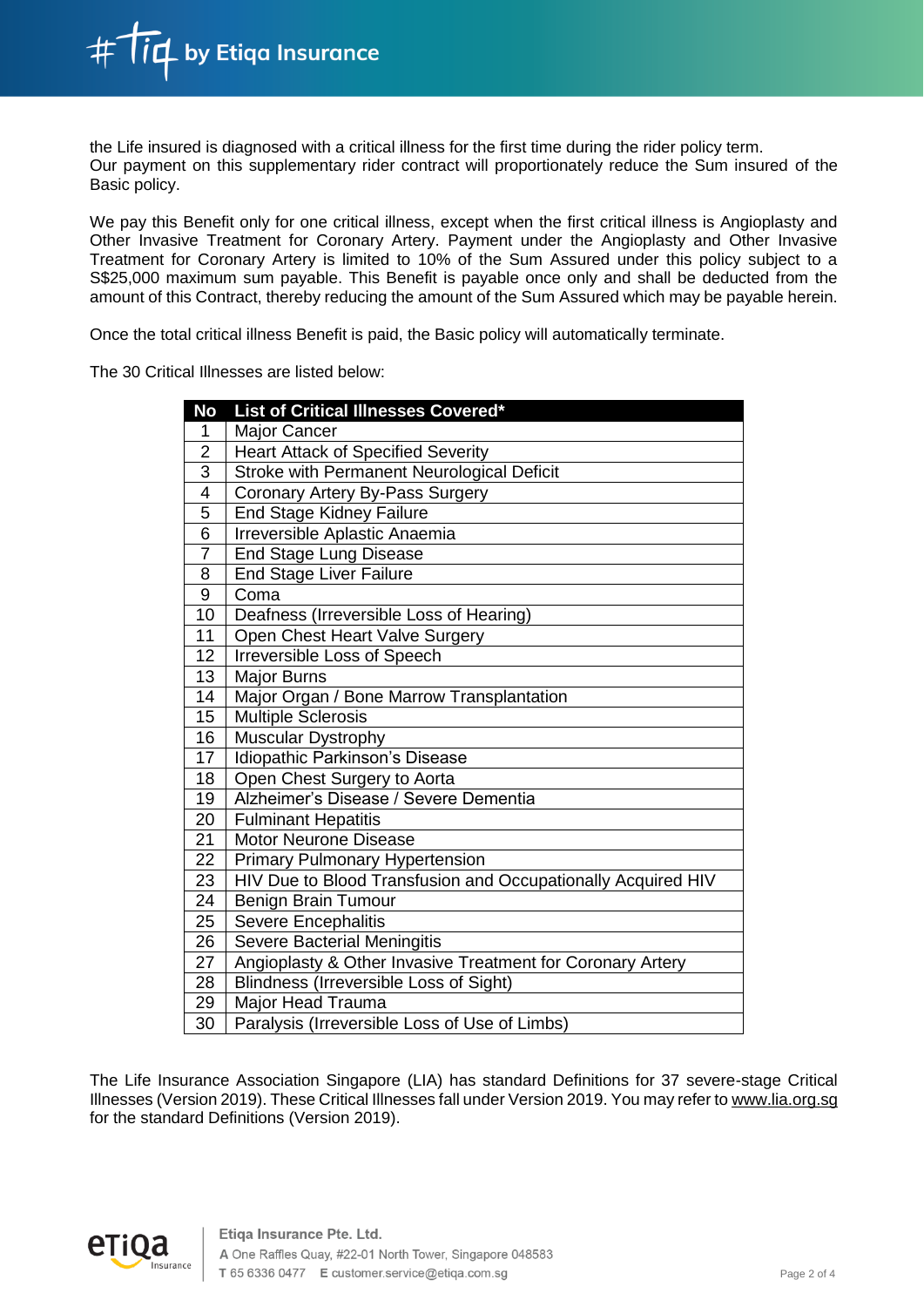

### Guaranteed Renewability

If Your Basic policy is a five (5) years (renewable) DIRECT – Etiqa *term life*, this rider will be renewed automatically together with the Basic policy from the renewal date for the same policy term and Sum insured without giving Us proof of good health so long as all of the following conditions are met:

- a) this rider is in force on the Expiry date before the renewal;
- b) the Life insured has not reached Age 61 at the renewal date;
- c) there are no previously admitted or submitted claims on this rider; and
- d) the Life insured is insured for the same Sum insured or less.

If this rider is issued on non-standard terms, the same terms, conditions and exclusions shall continue to be applicable on the renewed term. The renewal Premium will be calculated based on the prevailing Premium rates at the attained Age of the Life insured and will stay level throughout the renewed term.

### **Termination:**

This supplementary rider contract ends when any of the following events happens:

- a. Termination of the Basic policy;
- b. Premium is not paid on time and there is insufficient Surrender value in the Basic policy (if applicable);
- c. We paid a claim on the critical illness Benefit except when the claim is on Angioplasty and Other Invasive Treatment for Coronary Artery;
- d. We paid out 100% of the Benefit amount for the covered events;
- e. Upon expiry of this rider;
- f. You choose not to renew Your rider at the end of the policy term (applicable for policy term of 5 years (renewable));
- g. This rider is converted to a new rider; or
- h. Your written request and Our acceptance of the application to terminate this rider. If You write to Us to terminate Your rider, there will not be any prorated refund of Premium and Your rider will terminate from the Premium due date immediately following the date We accept Your written request for termination.

#### **Exclusions:**

- 1) Benefits of this rider are not payable under certain conditions. These conditions are stated as "exclusions" in the policy contract. The categories of exclusions that are common to all life insurers for critical illness Benefit relate to:
	- A Waiting period
	- Pre-existing medical conditions
- 2) In addition to the above common categories of exclusions, life insurers may impose other exclusions.
- 3) For DIRECT Etiqa *CI rider*, the following exclusions apply:
	- a) Intentional acts (sane or insane) such as self-inflicted injuries, suicide or attempted suicide within the first twelve (12) months from the Policy Issue date or the latest Reinstatement date, whichever is later;
	- b) Effects of drug or alcohol addiction;
	- c) Acquired Immune Deficiency Syndrome (AIDS), AIDS-related conditions or infection in the presence of Human Immunodeficiency Virus (HIV) except HIV due to blood transfusion and occupationally acquired HIV;
	- d) Any Pre-existing condition;